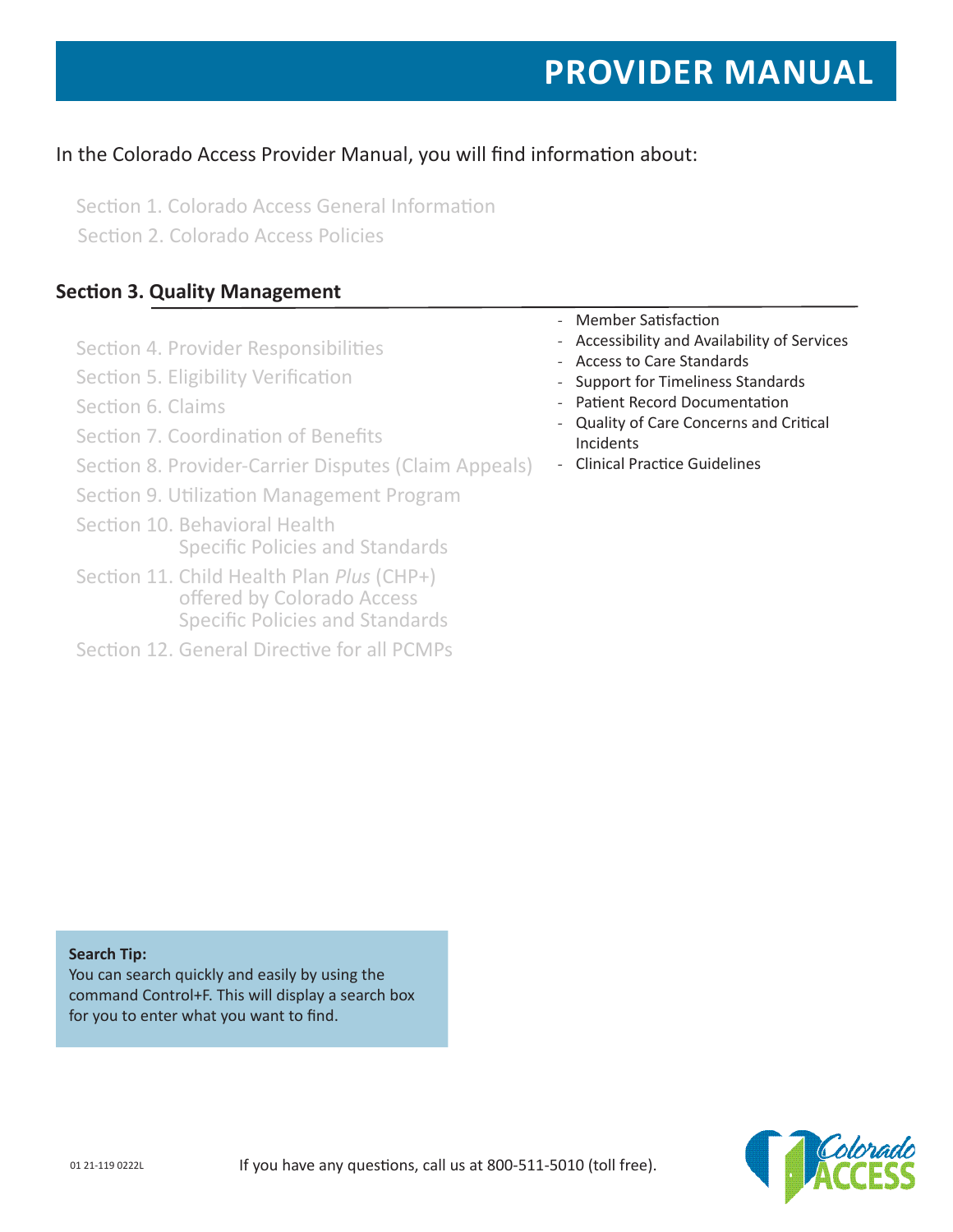

# **Quality Management**

The philosophy of the Colorado Access Quality Assessment and Performance Improvement (QAPI) program is to ensure that members receive access to high quality care and services in an appropriate, comprehensive, and coordinated manner that meets or exceeds community standards. Emphasis is placed on community-based, individualized, culturally sensitive services designed to enhance self-management and shared decision making between members, their families, and providers. The Colorado Access QAPI program promotes objectives and systematic measurement, monitoring, and evaluation of services and work processes and implements quality improvement activities based upon the outcomes. The QAPI program uses a continuous measurement and feedback paradigm with equal emphasis on internal and external services affecting the access, appropriateness, and outcomes of care. Performance is measured against specific standards and analyzed to detect trends or patterns that indicate both successes and areas that may need improvement.

The scope of the QAPI program includes but is not limited to the following elements of care and service:

- Accessibility and availability of services
- Over- and under-utilization of services
- Member satisfaction and experience of care
- Quality, safety, and appropriateness of clinical care
- Clinical outcomes and performance measurement
- Service monitoring
- Clinical practice guidelines and evidence-based practices
- Care management
- Performance improvement projects

The operation of a comprehensive, integrated program requires all participating primary care providers, medical groups, specialty providers, behavioral health providers, substance use providers, and other contracted ancillary providers to actively monitor quality of care. The results of program initiatives and studies are used in planning improvements in operational systems and clinical services. Information about the QAPI program and summaries of activities and results are available to providers and members on the Colorado Access [website](https://www.coaccess.com/providers/resources/quality/). Information is also published in provider and member bulletins/newsletters.

Providers with results from activities in the QAPI program that are found to not meet Colorado Access quality standards will receive further communication from the quality department about areas of deficiency and remediation opportunities.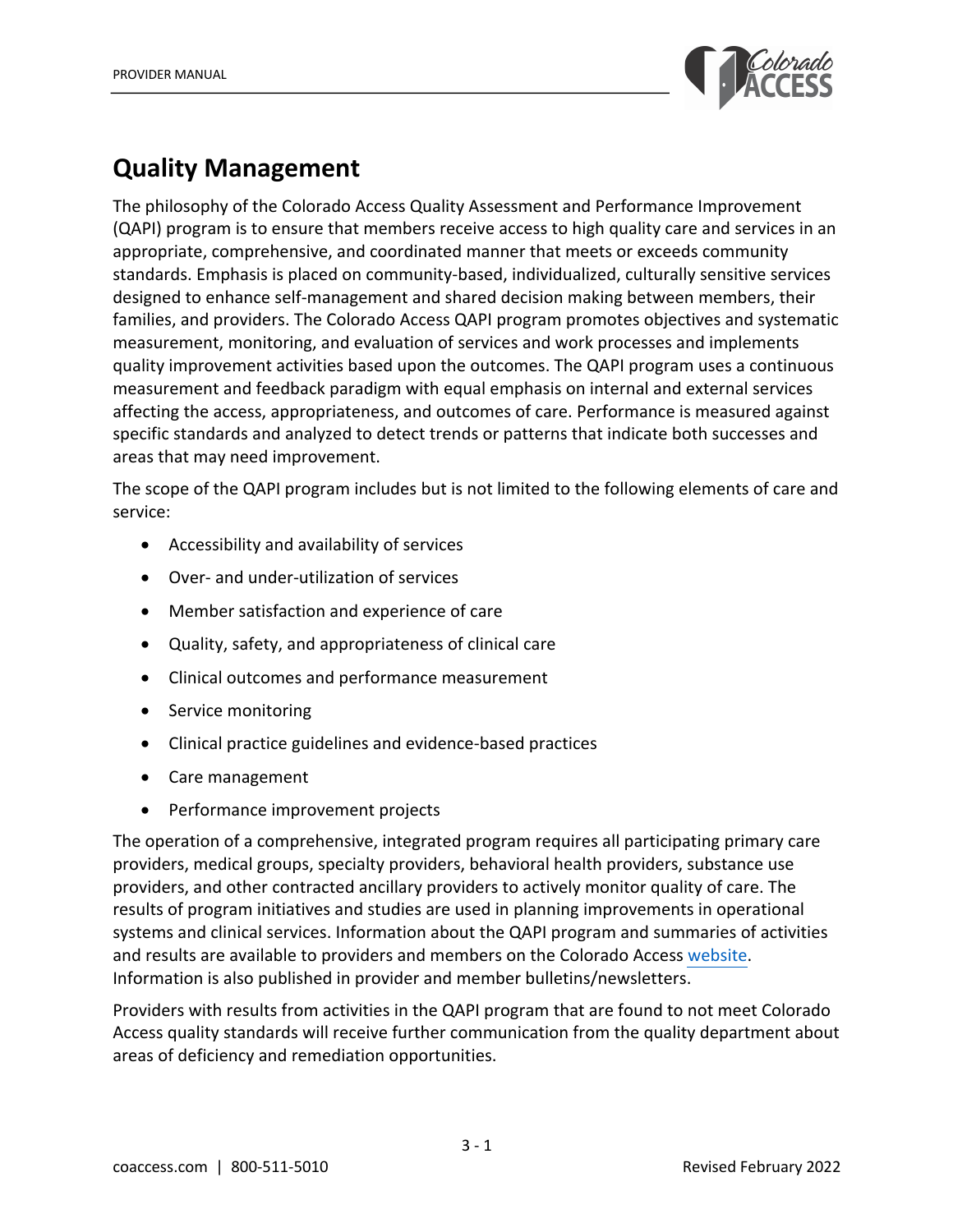

Colorado Access quality department supports and promotes correcting any deficiencies using SMART (Specific, Measurable, Achievable, Relevant, and Time-bound) interventions. Colorado Access will review provider materials submitted through a remediation process and give feedback on interventions based on how likely the actions are to offer long-term solutions to the deficient areas. The Colorado Access quality department may conduct additional QAPI program activities after remediation actions and discussion to assess improvement effectiveness and ensure enhancements have been sustained.

#### **MEMBER SATISFACTION**

In addition to administering an internal member satisfaction survey in collaboration with the customer service department, Colorado Access also partners with the Colorado Department of Health Care Policy and Financing (HCPF) and the Health Services Advisory Group (HSAG) to administer several satisfaction surveys throughout the year, including:

- The Consumer Assessment of Healthcare Providers and Systems (CAHPS) Health Plan survey for CHP+ members
- The Consumer Assessment of Healthcare Providers and Systems (CAHPS) Health Plan survey for Health First Colorado members

Member satisfaction with quality of care and services is assessed utilizing a combination of approaches and data sources, including: member surveys, anecdotal information, call center data, and grievance and appeals data. The CAHPS surveys are conducted annually by HCPF and HSAG, who work with a third-party survey vendor, DataStat, to administer the survey and collect the data. Both are designed to evaluate member perception of services received from the health plan and evaluate performance of network physicians and providers in the delivery of care to members. Survey data is used for continuous quality improvement by establishing benchmarks and/or goals for performance and assessing overall levels of satisfaction as an indication of whether the plan is meeting member expectations. These surveys are typically administered January through May. Results from these surveys shared with providers are intended to promote quality improvement within provider practices. CAHPS survey results can be found at [hcpf.colorado.gov/client-satisfaction-surveys-cahps.](https://hcpf.colorado.gov/client-satisfaction-surveys-cahps)

If inquired, please educate members on the importance of completing member satisfaction surveys and reiterate the value of getting members' voices heard. These surveys provide valuable information on member experience of health care. Colorado Access uses member satisfaction survey results to identify and implement improvement projects within the network.

#### **ACCESSIBILITY AND AVAILABILITY OF SERVICES**

Excessive wait time for appointments is a major cause of member dissatisfaction with health care providers; therefore, it is crucial that all Colorado Access network providers follow contractual state and federal standards for appointment availability. If you are unable to provide an appointment within the required timeframes, please refer the member to the Colorado Access customer service department at 800-511-5010 for assistance in finding member services within the required timeframes.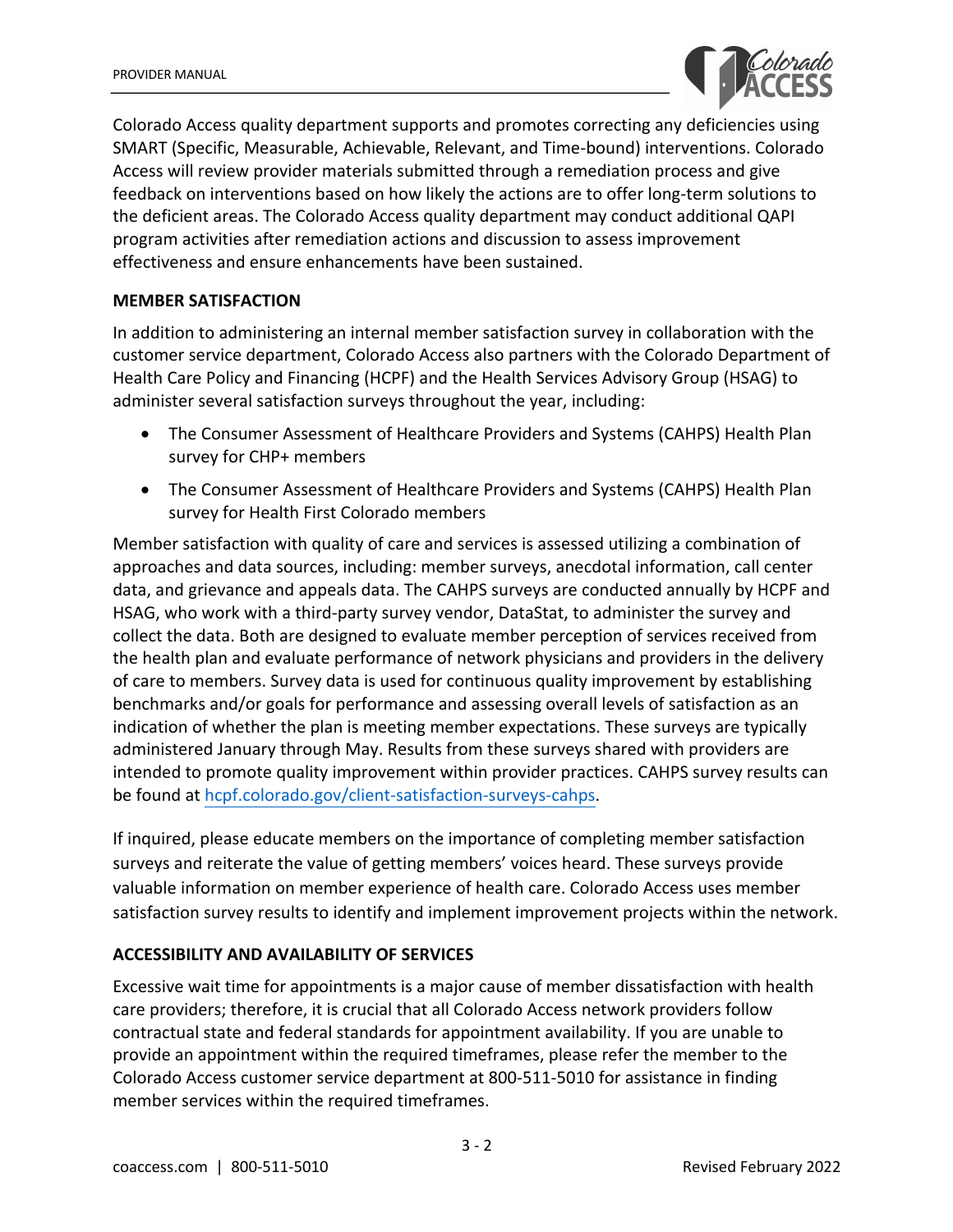

Providers must have an adequate phone system that allows members to connect with live representatives for treatment inquiries.

- Members must not wait on hold for longer than 15 minutes to speak with a representative at a provider's office.
- Providers must also have a voicemail system or another method to track calls received so that members are getting the communication needed to secure appointments. Calls must be returned to members within one to two business days.
- Voicemails for provider practices must clearly identify the provider reached and provide the member with information on after-hours coverage. Providers' voicemails should also provide information on how members can seek emergency services.
- Providers who serve Health First Colorado or CHP+ members shall offer hours of operation that are no less than the hours of operation offered to commercial enrollees.

Providers are encouraged to offer flexible appointment times or after regular business hours' appointments to members whenever possible. Federal regulations prohibit discrimination against Health First Colorado and CHP+ beneficiaries. Any practice which selectively excludes members from available treatment services and/or appointments may be in violation of those regulations.

| <b>Physical Health, Behavioral Health and Substance Use</b>                                                                                                                                                                                     |                                                                                                                                                                                                                                                         |
|-------------------------------------------------------------------------------------------------------------------------------------------------------------------------------------------------------------------------------------------------|---------------------------------------------------------------------------------------------------------------------------------------------------------------------------------------------------------------------------------------------------------|
| <b>Type of Care</b>                                                                                                                                                                                                                             | <b>Timeliness Standard</b>                                                                                                                                                                                                                              |
| Urgent                                                                                                                                                                                                                                          | Within 24 hours of initial identification of<br>need                                                                                                                                                                                                    |
|                                                                                                                                                                                                                                                 | Urgent is defined as the existence of<br>conditions that are not life-threatening but<br>require expeditious treatment because of the<br>prospect of the condition worsening without<br>clinical intervention.                                          |
| Outpatient follow-up after hospitalization or<br>residential treatment                                                                                                                                                                          | Within seven days after discharge                                                                                                                                                                                                                       |
| Non-urgent, symptomatic*                                                                                                                                                                                                                        | Within seven days after request                                                                                                                                                                                                                         |
| *For behavioral health/substance use<br>disorder (SUD), cannot consider<br>administrative or group intake processes as a<br>treatment appointment for non-urgent,<br>symptomatic care or place members on<br>waiting lists for initial requests | Behavioral health/SUD ongoing outpatient<br>visits: Frequency varies as the member<br>progresses and the type of visit (e.g., therapy<br>session versus medication visit) changes. This<br>should be based on member's acuity and<br>medical necessity. |

### **ACCESS TO CARE STANDARDS**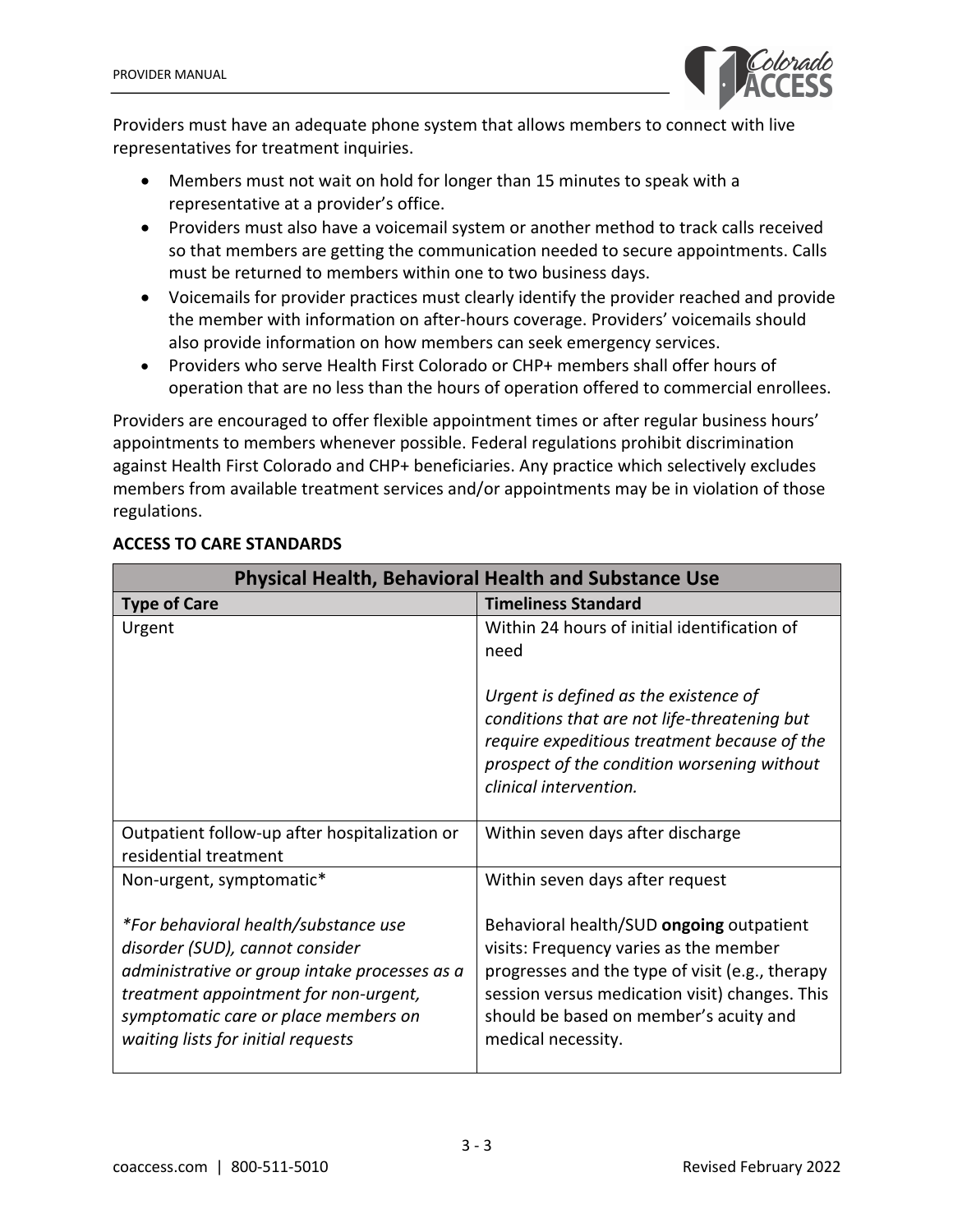

| <b>Physical Health only</b>                                       |                                                                                            |
|-------------------------------------------------------------------|--------------------------------------------------------------------------------------------|
| <b>Type of Care</b>                                               | <b>Timeliness Standard</b>                                                                 |
| Emergency                                                         | 24 hours a day availability of information,                                                |
|                                                                   | referral, and treatment of emergency                                                       |
|                                                                   | medical conditions                                                                         |
| Routine (non-symptomatic well-care physical                       | Within one month after request*                                                            |
| examinations, preventive care)                                    |                                                                                            |
|                                                                   | *Unless required sooner by AAP Bright<br><b>Futures schedule</b>                           |
|                                                                   | Behavioral Health (BH) and Substance Use Disorder (SUD) only                               |
| <b>Type of Care</b>                                               | <b>Timeliness Standard</b>                                                                 |
| Emergency (by phone)                                              | Within 15 minutes after initial contact,                                                   |
|                                                                   | including TTY accessibility                                                                |
| Emergency (in-person)                                             | Urban/suburban areas: within one hour of                                                   |
|                                                                   | contact                                                                                    |
|                                                                   | Rural/frontier areas: within two hours of                                                  |
|                                                                   | contact                                                                                    |
| Psychiatry/psychiatric medication                                 | Within seven days after request                                                            |
| management- urgent                                                |                                                                                            |
| Psychiatry/psychiatric medication                                 | Within 30 days after request                                                               |
| management-ongoing<br>SUD Residential for Priority populations as | Screen a member for level of care needs                                                    |
| identified by Office of Behavioral Health in                      | within two days of request.                                                                |
| order:                                                            |                                                                                            |
| Women who are pregnant and using                                  | If admission to the needed residential level of                                            |
| drugs by injection;                                               | care is not available, refer the individual to                                             |
| Women who are pregnant;                                           | interim services, which can include                                                        |
| Persons who use drugs by injection;<br>٠                          | outpatient counseling and psychoeducation,                                                 |
| Women with dependent children;<br>٠                               | as well as early intervention clinical services                                            |
| Persons who are involuntarily                                     | (through referral or internal services) no later                                           |
| committed to treatment                                            | than two days after making the request for                                                 |
|                                                                   | admission. These interim outpatient services<br>are intended to provide additional support |
|                                                                   | while waiting for a residential admission.                                                 |
| <b>SUD Residential</b>                                            | Screen a member for level of care needs                                                    |
|                                                                   | within seven days of request.                                                              |
|                                                                   |                                                                                            |
|                                                                   | If admission to the needed residential level of                                            |
|                                                                   | care is not available, refer the individual to                                             |
|                                                                   | interim services, which can include                                                        |
|                                                                   | outpatient counseling and psychoeducation,                                                 |
|                                                                   | as well as early intervention clinical services                                            |
|                                                                   | (through referral or internal services) no later                                           |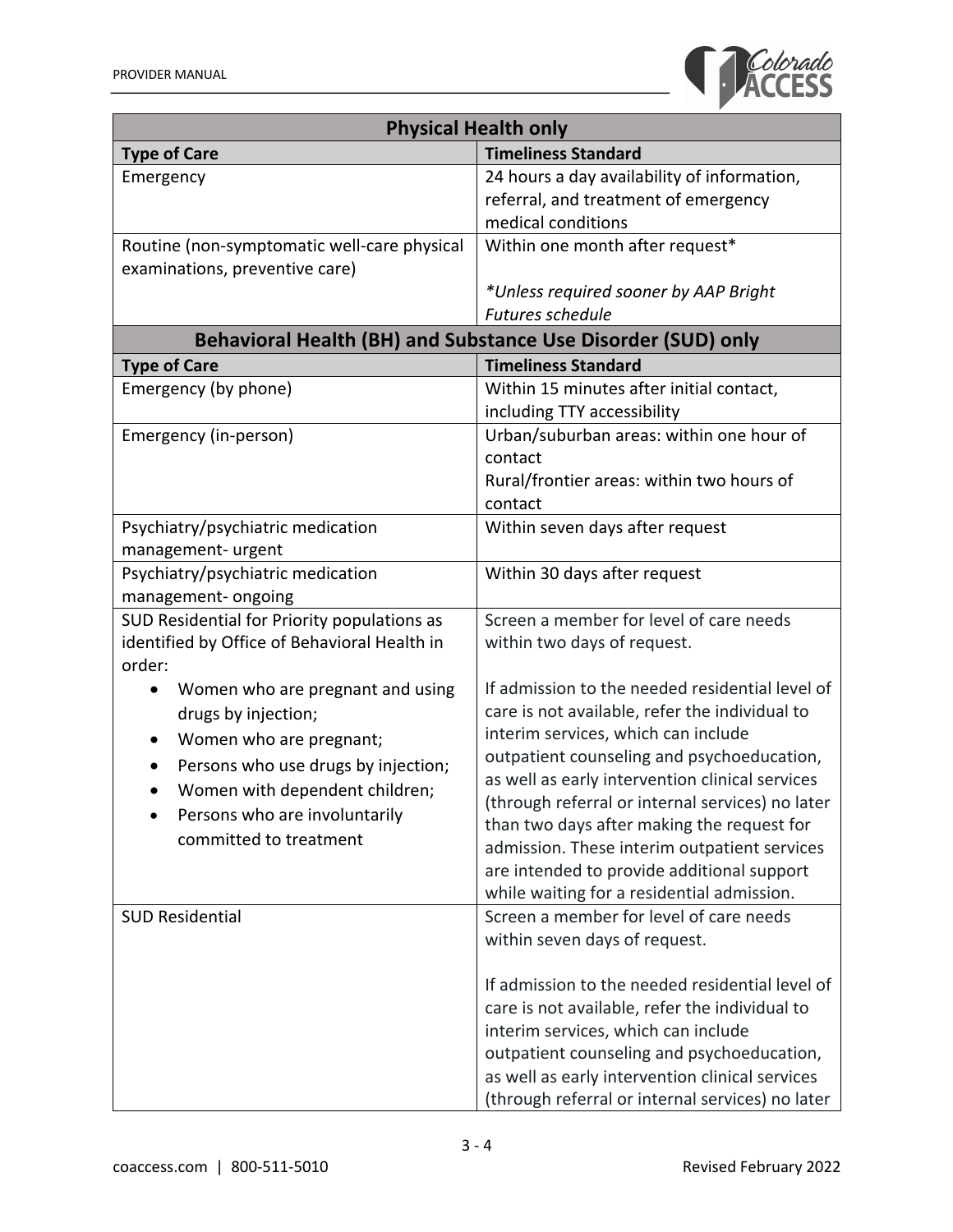

than seven days after making the request for admission. These interim outpatient services are intended to provide additional support while waiting for a residential admission.

We monitor Provider compliance with appointment standards through a variety of mechanisms, including (but not limited to):

- Consumer Assessment of Healthcare Providers and Systems (CAHPS) survey
- Member grievance monitoring
- Quality of Care concerns
- Secret shopper evaluation of appointment availability
- Provider requests to provide Third Next Available Appointment (TNAA) data
- Behavioral health and substance use disorder medical record reviews

#### **SUPPORT FOR TIMELINESS STANDARDS**

If you are unable to provide an appointment within the required timeframes, please refer the member to the Colorado Access customer service department at 800-511-5010 for assistance in finding services with the required timeframes and please reach out to your provider support representative. Providers must contact the provider network services department at providernetworkservices@coaccess.com or 720-744-5667 if changes are needed for member panel size, closing panels, or acceptance of new patients. Providers must give a 60-day advance written notice for closing the panel to new members. Please contact your provider network services representative for additional details.

#### **PATIENT RECORD DOCUMENTATION**

Providers are responsible for maintaining confidential medical records that are current, detailed, organized, and that promote continuity of care for each patient. Well-documented records facilitate communication, coordination, continuity of care, and effective treatment. Colorado Access patient records standards are based on state and federal requirements, Office of Behavioral Health (OBH) standards, the Uniform Service Coding Standards (USCS) Manual, and National Committee for Quality Assurance (NCQA) guidelines for medical record documentation. We may perform patient record audits/chart reviews to assure compliance with these standards.

Providers billing behavioral health service codes need to review the USCS Manual for technical documentation requirements and information on correct billing guidelines. Providers are subject to behavioral health documentation audits and subsequent remediation based on audit results.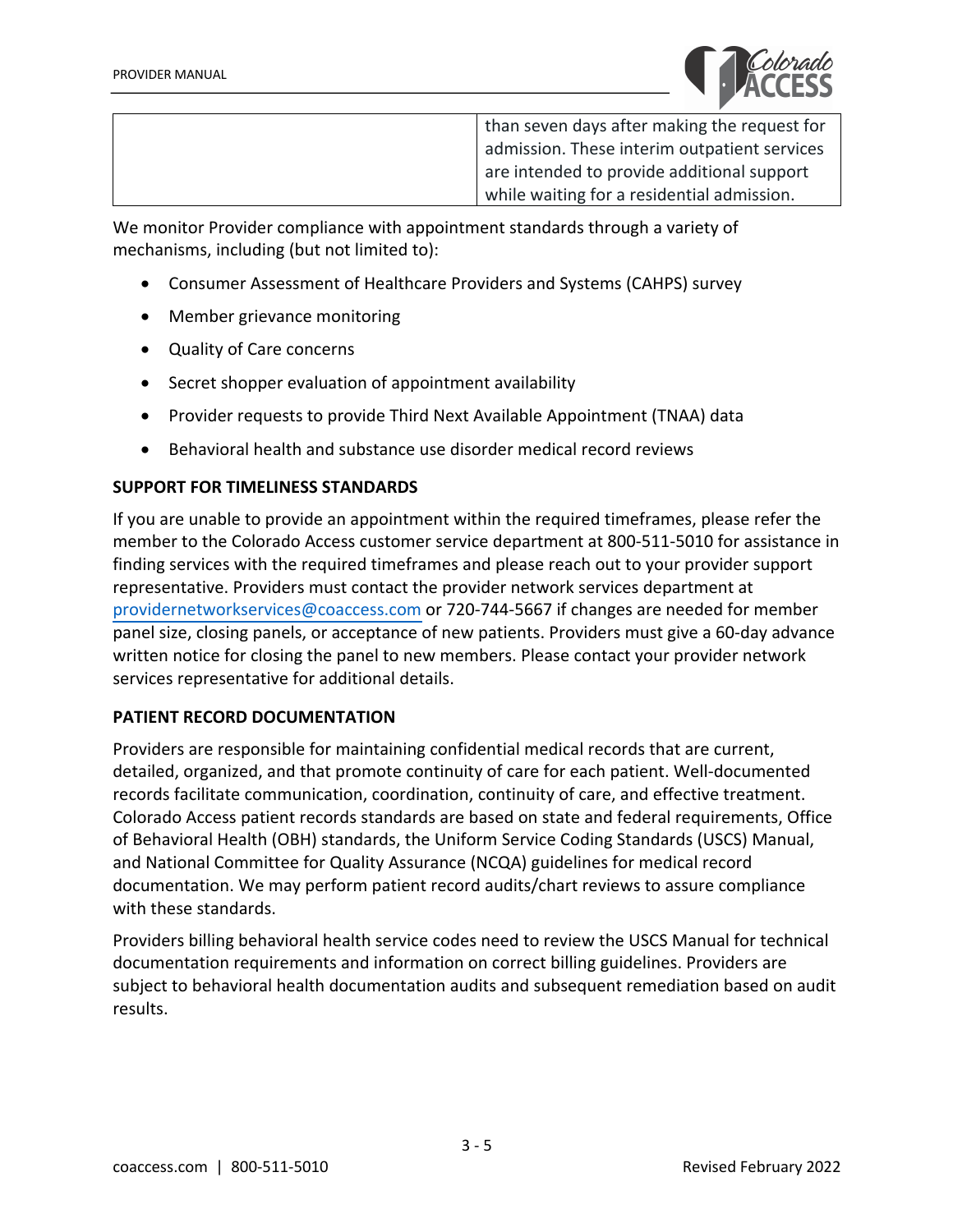

## **Behavioral Health and Substance Use Disorder Documentation Standards General Documentation Requirements**

Each page contains client name/ID number

Identification and demographic data shall be documented including, but not limited to: address, phone number, emergency contact, school, employment, ethnicity, race,

gender, language preference, marital status, legal status, guardianship if relevant

Medical record is legible

Each entry must be signed, credentialed, and dated

Authorizations signed as applicable

Interpretation when needed is documented in session note

**Assessment Requirements (90791, 90792, H0001)**

Date of service

Start and end time of service

Place of service

Mode of treatment (i.e. face-to-face, telehealth, etc)

Provider's dated signature and relevant qualifying credential. A title should be included where no credential is held.

Assessment timeliness: A comprehensive evidence-based or best practices assessment shall be completed as soon as is reasonable upon admission and no later than seven business days of admission into services

Assessment updates: Assessment is reviewed and updated when there is a change in the person's level of care or functioning, or at minimum, every 6 months

Chief complaint/problem statement. For SUD, chief complaint/problems statement relating to SUD.

Client strengths, skills, abilities, interests

Barriers to treatment

Complete psychosocial history (social history) including but not limited to:

Interpersonal/family relationships, current risk areas, educational/employment history, developmental needs for child members, legal issues, trauma (for children/adolescents, additional requirement includes an evaluation of family/social/environmental challenges that may pertain to the youth's treatment)

Psychiatric/mental health history including but not limited to: Screening for mental illness, screening for trauma, previous diagnoses, previous treatment/response to treatment, family history of mental illness, special health care needs

History of psychiatric hospitalization including but not limited to: Any prior psychiatric hospitalizations, including involuntary treatment/hospitalization

Medical history

Complete mental status evaluation (MSE)

Substance abuse history, including current and previous substance

use/abuse/dependence and previous treatment/response to treatment

Suicide question

Homicide question

Formal risk assessment/screen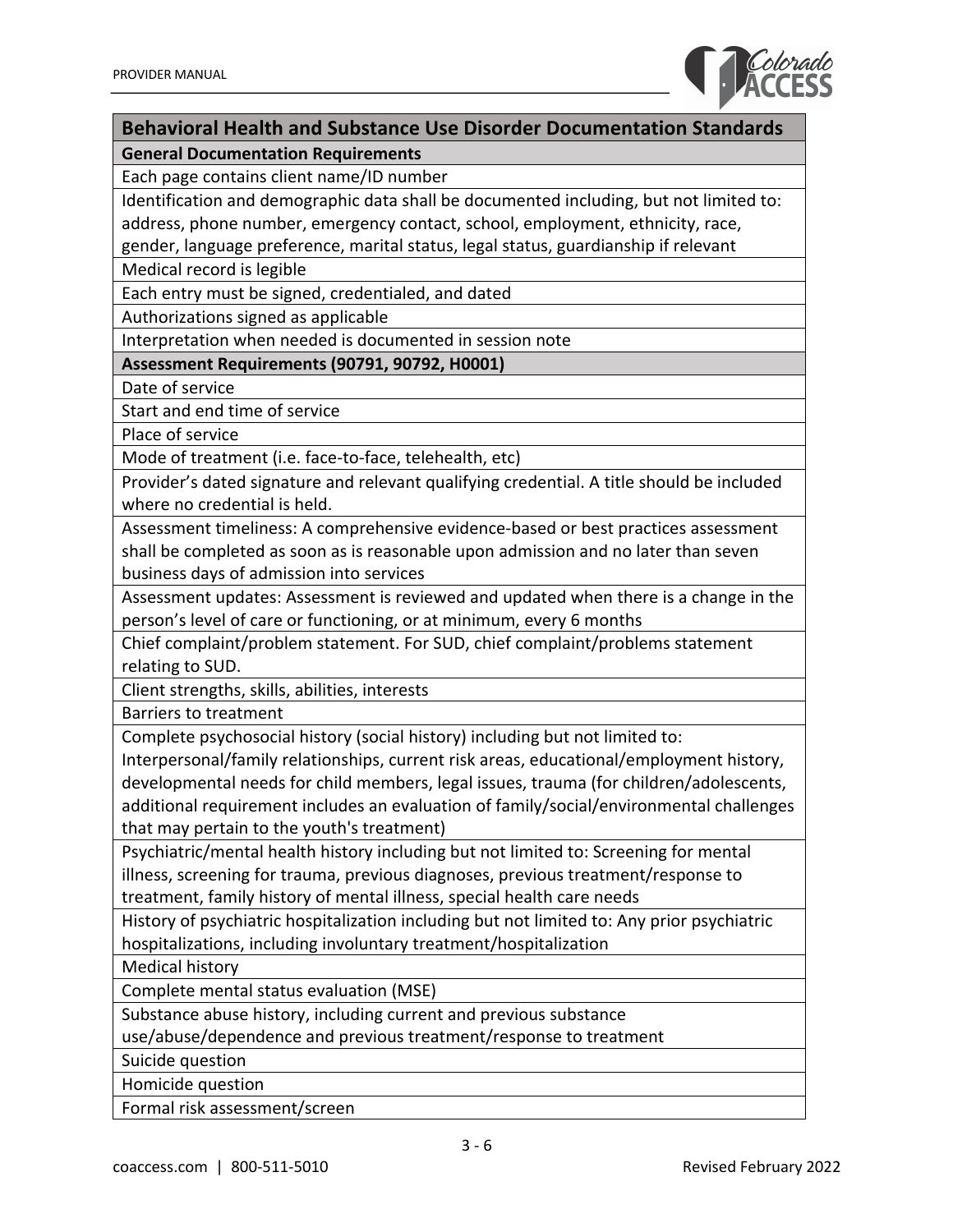

Safety plan/crisis plan

Behavioral health diagnoses supported by evidence in the assessment, prove medical necessity, and reflect a currently approved ICD and/or DSM diagnosis

Readiness for treatment /admissions summary statement including a final summary statement next steps for treatment/referral. For SUD, includes treatment/admission summary statement, relating to SUD.

Plan for next contact(s) including any follow-up or coordination needed with thirdparties and disposition to prevent a duplication of activities

#### **Treatment Plan Requirements**

Timeliness of treatment plan completion: As soon as is reasonable after admission and no later than 14 business days after the assessment (for outpatient)

Treatment plan updates: Treatment plan is reviewed and updated when there is a change in the person's level of care or functioning, or at minimum, every six months

Treatment plan is individualized

Treatment plan culturally sensitive and reflect findings of a cultural assessment, including but not limited to: Gender appropriate, sexual, orientation, socio-economic status, ethnicity, personal values, level of acculturation and/or assimilation, spirituality, linguistics, age, family systems, interpretation of trauma, coping skills

Treatment plan is strength-based and includes individualized interventions that utilize the clients' interests, abilities, and supports to improve or maintain their level of functioning

Treatment goals are specific, objective, and realistic

Treatment goals are measurable and articulate a measure in time, symptom, severity, duration, and/or frequency

Treatment interventions include specific types and frequency of services

Client participation in treatment plan: All parties (the individual, legal guardian,

interdisciplinary team members, etc.) who participate in the development shall sign the treatment plan

Provider's dated signature and relevant qualifying credential. A title should be included where no credential is held

**Case Management Requirements (T1017, H0006)**

Client name/ID number

Medical record is legible

Date of service

Start and end time of service

Mode of treatment (i.e. face-to-face, telehealth, etc.)

Provider's dated signature and relevant qualifying credential. A title should be included where no credential is held.

The reason for the visit/call

Description of services provided

Individual's response to the services

Notes indicate how the service impacted the individual's progress towards goals/objectives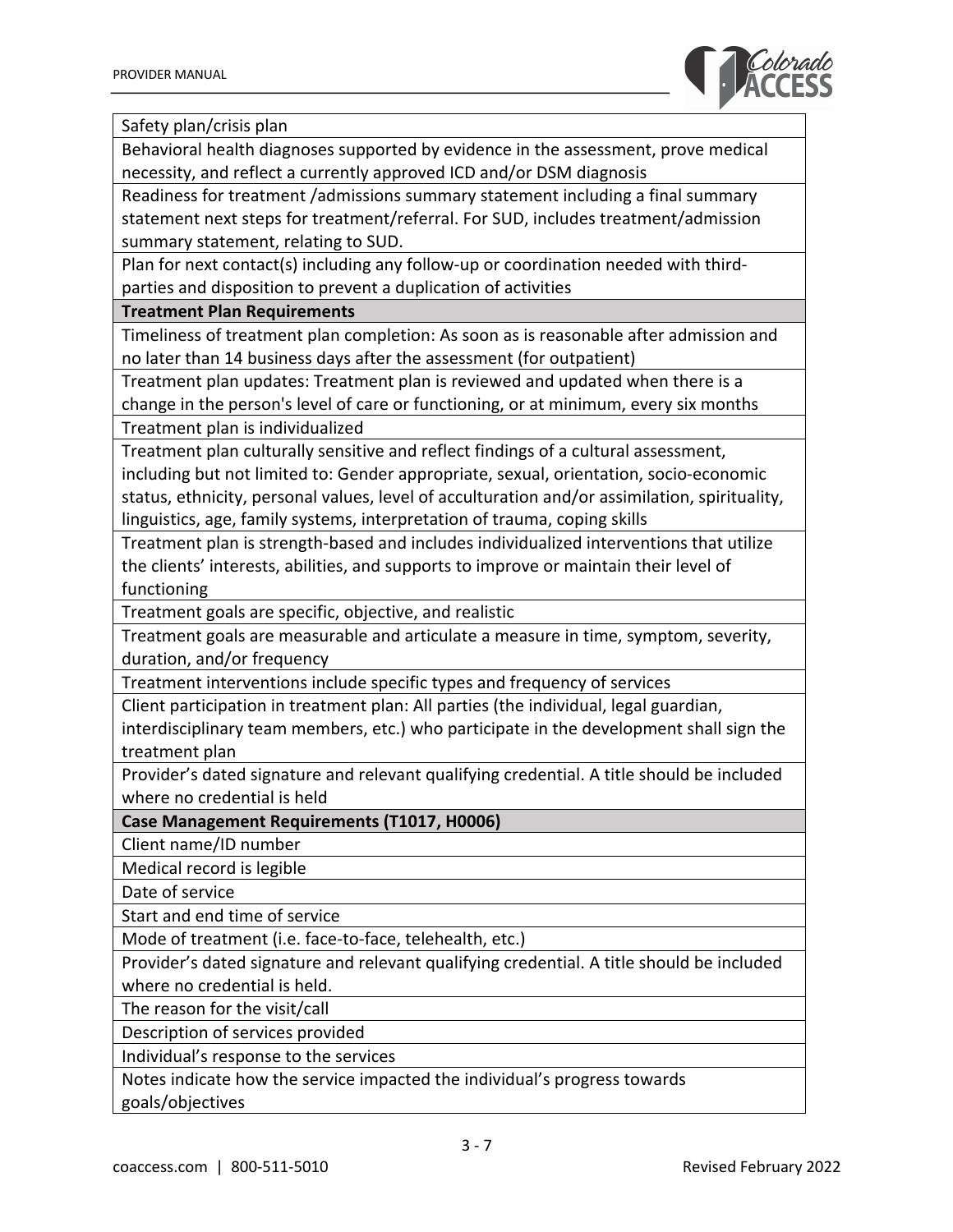

Notes indicate plan for next contact(s), including any follow-up or coordination needed with third parties

#### **Progress Summary Requirements (90832-90838, H0004-H005)**

Date of service

Start and end time of service

Place of service

Mode of treatment (i.e. face-to-face, telehealth, etc.)

Provider's dated signature and relevant qualifying credential. A title should be included where no credential is held.

All individual progress summary forms from current clinician are saved final and completed timely no later than seven business days after the therapy

Note refers to the goals and objectives from the current treatment plan being addressed in that session

Includes the clinical intervention (modality that supports service provided)

Client's response to intervention

Progress towards goal is described in each note

Notes address needs such as medical, dental or SUD prn with referral to additional services as needed

Notes address suicide risk as needed until risk is resolved

Evidence present of outreach to clients who no-show for appointments or drop out of service

#### **QUALITY OF CARE CONCERNS AND CRITICAL INCIDENTS**

A quality of care concern (QOC) is a complaint made regarding a provider's competence, conduct, and/or care provided that could adversely affect the health or welfare of a member. Examples include, but are not limited to, prescribing a member the wrong medication, or discharging them prematurely.

A critical incident is defined as a patient safety event not primarily related to the natural course of the patient's illness or condition that reaches a patient and results in death, permanent harm, or severe temporary harm. Critical incidents are subject to mandatory reporting under Colorado law as well as your Provider Agreement. Examples include, but are not limited to, a suicide attempt requiring prolonged and exceptional medical intervention and being operated on the wrong side or site.

You must report any potential quality of care concerns and critical incidents that you identify during a course of treatment of a member. The identity of any provider reporting a potential concern or incident is confidential.

A Colorado Access medical director will review each concern/incident and score them based on the level of risk/harm to the patient. A facility might receive a call or letter about the incident that includes education about best practices, remediation opportunity, a formal corrective action plan, or could be terminated from our network based on findings from the QOC. Quality of care concerns and critical incidents can be reported by filling out the form located online at [coaccess.com/providers/forms/](https://www.coaccess.com/providers/forms/) and emailing it to qoc@coaccess.com.